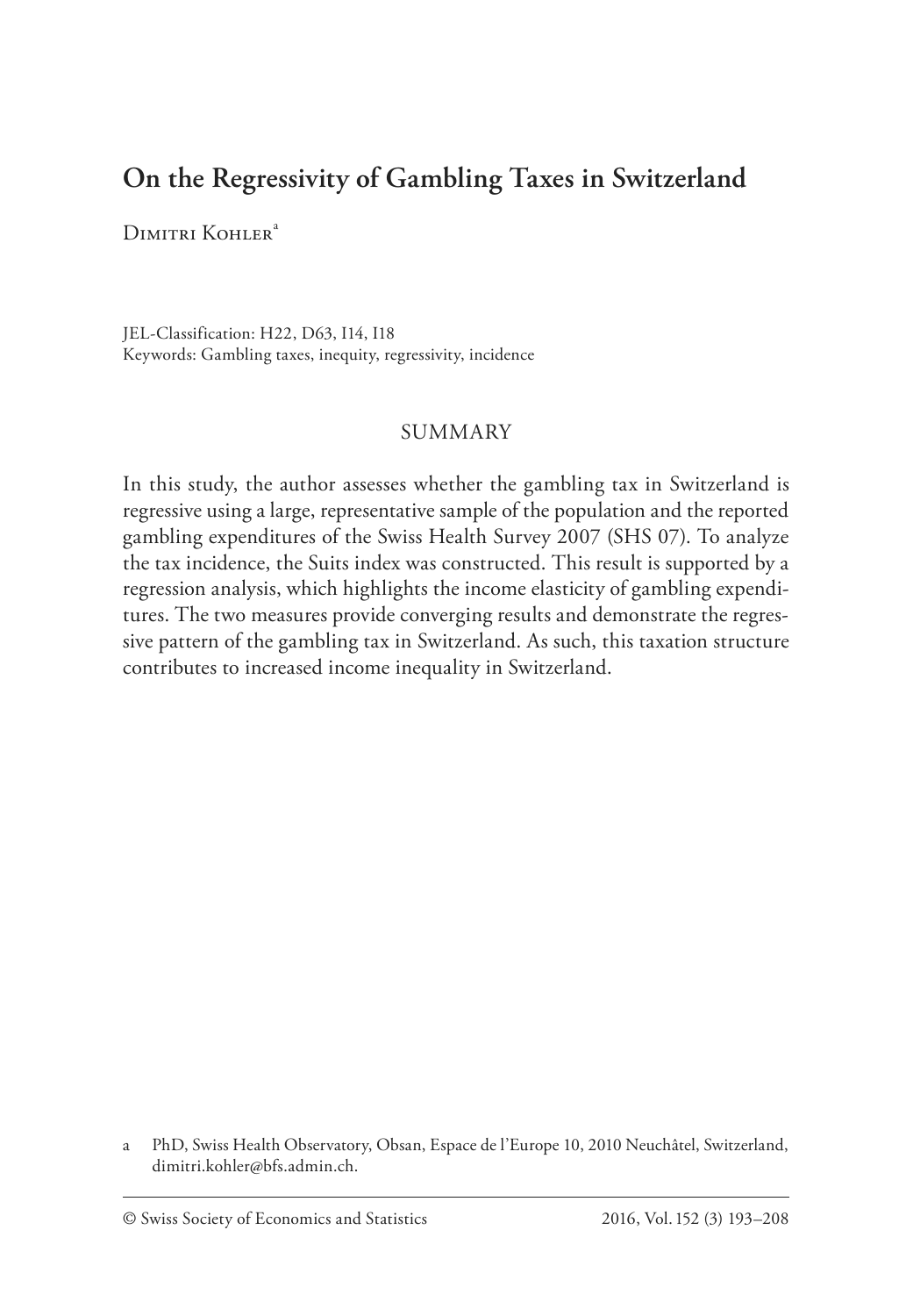### **1. Introduction**

In Switzerland, a significant part of the revenues of gambling providers is transferred to the state. A tax on the revenues of gambling providers reflects the expenditures of gamblers, thus raising the question of tax incidence. To analyze this pattern, this study investigates how gambling expenditures change with respect to income. This study examines whether lower income groups devote a higher part of their revenue to gambling expenditures than do higher income groups. If this assumption is valid, the gambling tax in Switzerland can be said to contribute to increased income inequalities.

This assumption has been corroborated in international studies, in which casino and lottery taxes have been found to be predominantly regressive. Because lotteries are run by the government to finance public expenditures, many of these analyses have been conducted in the United States to analyze principles of equity. Two main methods have been used to assess the regressivity of the gambling tax. The first type of measure is based on a concentration index inspired by the Gini coefficient. The second type of analysis estimates the income elasticity of gambling expenditures to describe the latter based on variations in income.

In 1977, Suits developed a concentration index to analyze the tax incidence (1977b). He used this construct to analyze the regressivity of casino and lottery taxes (Suits, 1977a) in Nevada. In that study, Nevada casino taxation was found to be progressive. However, when Suits restricted his analysis to Nevada residents, the contribution to the casino tax was found to be highly regressive. The author explained this pattern as the result of the significant costs of traveling to Nevada during this period. Mason, Shapiro, and Borg (1989) highlighted the regressive pattern of the casino tax using income elasticity, and they corroborated this result with the Suits index.

In line with these results, similar studies have found that the lottery tax is also highly regressive. In 1987, CLOTFELTER and COOK used survey data to conclude that the lottery tax in the United States was regressive. This early finding was corroborated by MOBILIA (1992) with county-level data from the state of Kansas. Furthermore, a longitudinal study showed increasing regressivity from 1988 to 1992 (Pirog Good and Mikesell, 1995). In fact, studies have consistently found the lottery tax to be regressive using either income elasticity coefficients or concentration measures (HANSEN, MIYAZAKI and SPROTT, 2000; Price and Novak, 1999). Two national surveys conducted in Canada and New South Wales (MacDonald, McMullan, and Perrier, 2004; Worthington, 2001) concluded that lower income households spent a higher proportion of their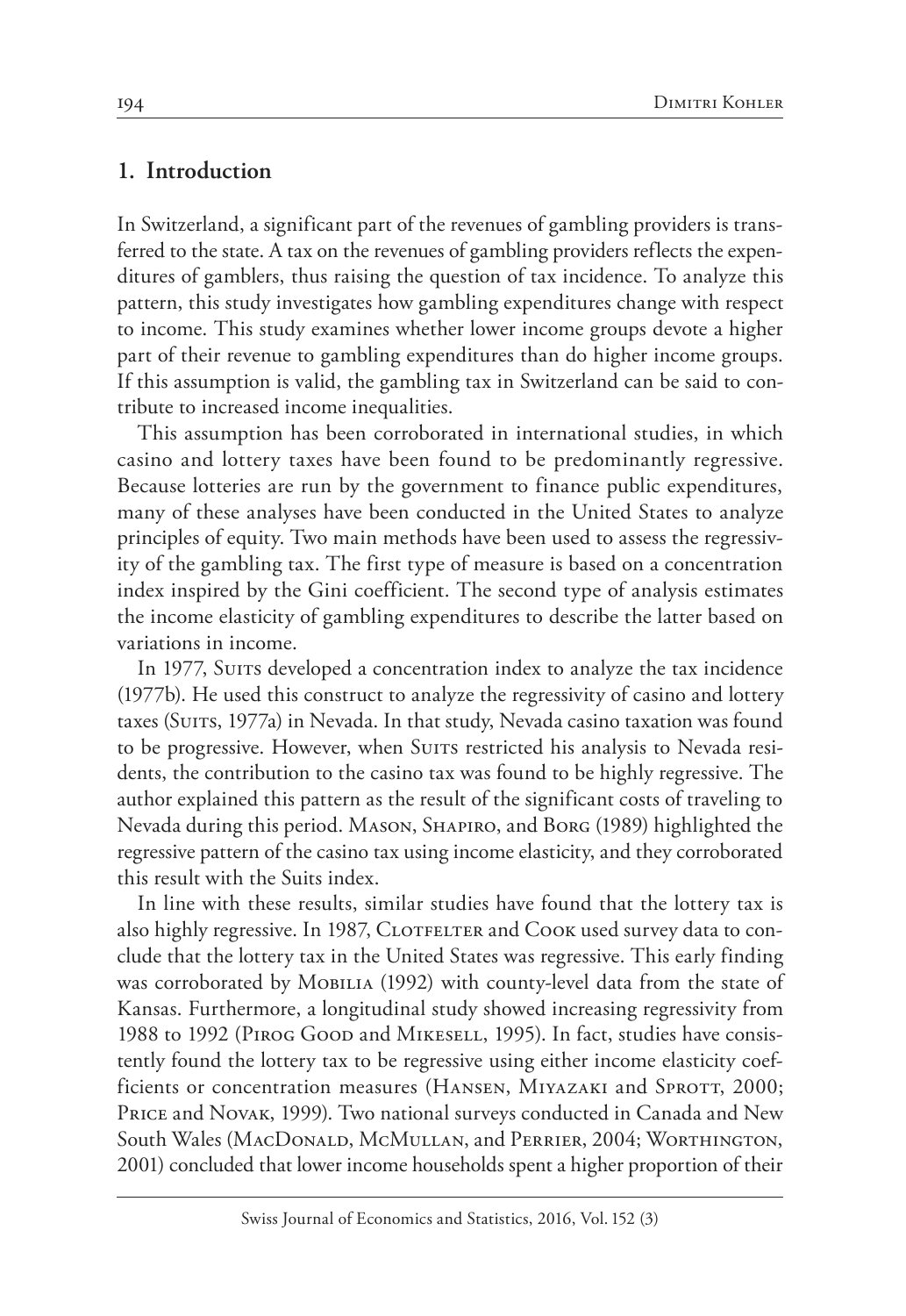revenues on gambling compared to higher income households. The international literature provides results that support these findings by demonstrating the overrepresentation of individuals with lower socioeconomic status among gamblers, including problem gamblers (ABBOTT and VOLBERG, 2000; GERSTEIN et al., 1999; Petry, 2005; Productivity Commission, 1999; Rönnberg et al., 1999; Volberg, 1994; Volberg and Abbott, 1997; Volberg and Steadman, 1989; WELTE et al., 2002).

The landscape of casino gambling in Switzerland is unique because the establishment and operation of casinos was banned from 1928 to 2000. A new law authorizing gambling venues came into force on April 1, 2000. In 2009, the casino industry in Switzerland consisted of 19 gambling venues that generated CHF 936 million in gross revenues. This amount, which was obtained by subtracting the winnings returned to players from the sums they wagered, is the tax base used to levy the gambling tax, which totaled CHF 479 million in 2009. This amount is allocated to financing the Old-Age Insurance (OAI) and the expenditures of the different cantons that host casinos. During 2009, CHF 406 million was transferred to the OAI, and CHF 73 million was transferred to the cantons.

According to the first article of the lottery law, lotteries are forbidden in Switzerland. However, exceptions are made for lotteries and raffles organized for recreational events that do not provide cash rewards. Article 5 stipulates that lotteries are allowed if they are designed to serve non-profit organizations or charities. In practice, two firms are allowed to run the lottery and betting business, namely, the Lotterie Suisse Romande (LoRo) in the western part of the country (i.e., the French-speaking part) and Swisslos in the eastern part (i.e., the German- and Italian-speaking part). In the last decade, the number of lottery games increased significantly with the establishment of a transnational lottery and the launch of video lottery terminals. As a result, the annual lottery sales from 2000 to 2009 rose from CHF 1,373 to CHF 2,833 million. In accordance with article 5 of the lottery law, all profit is transferred to cantonal commissions, which distribute this amount to non-profit organizations or charities. In 2009, the gross revenue of lotteries and betting rose to CHF 896 million, and the total profit (CHF 534 million) was transferred to non-profit organizations and charities. In this study, this amount is defined as the implicit tax on the lottery.

Because a significant part of the revenues of gambling providers is taxed by the government, the principle of tax equity must be respected. This golden standard implies that people must contribute to the government's revenues according to their ability to pay. Therefore, individuals with the same income should contribute the same amount to government revenues (i.e., horizontal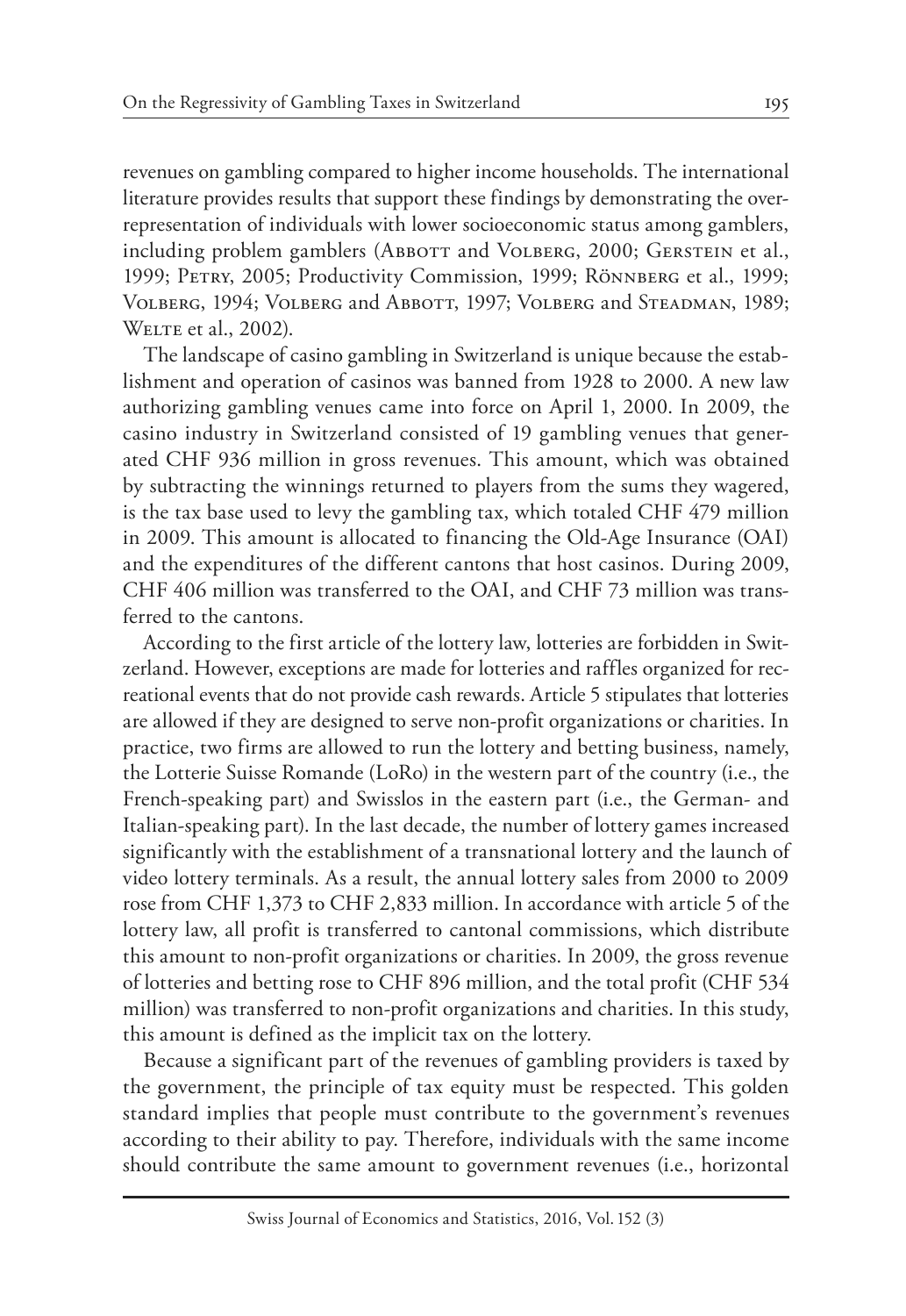equity), and those with higher incomes should contribute more (i.e., vertical equity). To test the assumption that the gambling tax on lotteries and casinos is regressive, we focus on the amount transferred by lotteries and casinos to either the state or the cantonal commissions. We analyze this pattern using two different measures: the Suits index (SUITS, 1977b) and the income elasticity of gambling expenditures. The former shows how the tax burden is distributed according to income repartition. The second estimates the variation in gambling expenditures based on variation in income. The results provide insight into the regressivity of the gambling tax in Switzerland. To the best of our knowledge, a study of this type has never been conducted in Switzerland. With this article, we aim to inform decision makers about the impact of the gambling tax on income distribution.

# **2. Data and Method**

## *2.1 Sample*

To conduct the analyses, we used a representative survey of the Swiss population, the Swiss Health Survey 2007 (SHS). The survey is conducted every five years on a cross-sectional sample of the Swiss population aged 15 years and older, based on a random stratified sample. The cantons constitute the different strata. Twostep random sampling is implemented for each stratum, where the households are defined as the primary units and the individuals living in the households are the secondary units. Using this method, 18,760 individuals were interviewed by phone. Respondents were also asked to complete a written survey that included questions on gambling. Of those who accepted, 14,393 returned the written questionnaires. Of these respondents, 6,036 reported having gambled during the past twelve months.

## *2.2 Measures of Tax Progressivity*

Several methods can be applied to analyze the tax pattern. Point estimations of progressivity are based on an analysis of the tax schedule according to income. This is the case for measures such as marginal rate progression, average rate progression, liability progression and residual income progression (MOTTU, 1997). However, these measures only provide a point estimate; they do not consider the tax impact on the entire population. To solve this problem, global measures based on the Lorenz curve and the Gini index can be used to account for the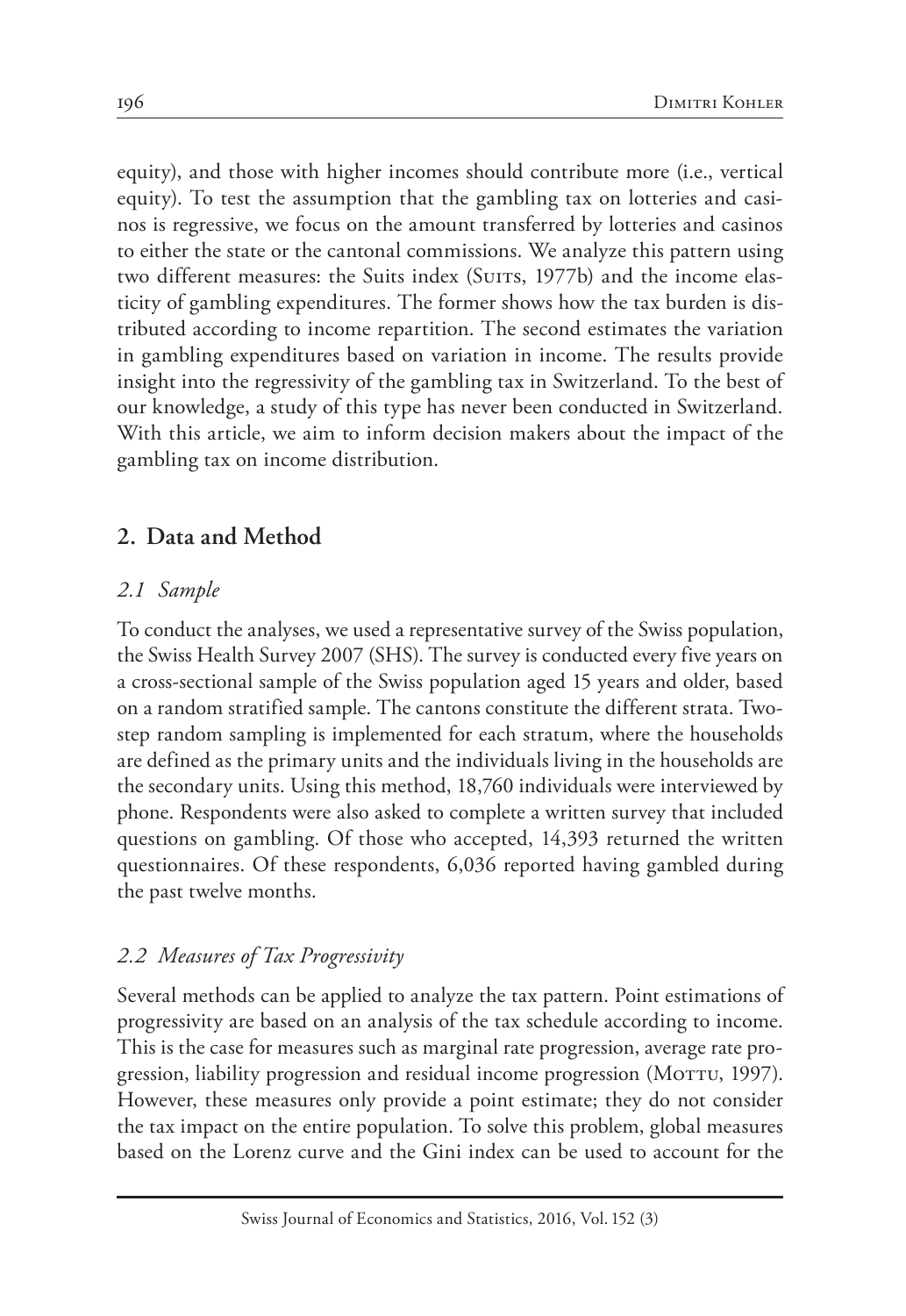distribution of the tax burden. This is the case for the Suits index, which is used in this study together with a second analysis to verify the consistency of the Suits results. For this purpose, we use regression analysis to estimate the income elasticity coefficients.

### *2.2.1 The Suits Index*

The Suits index is the first measure used in this study to assess the progressivity of the tax. This index has been one of the most widely used instruments for this purpose since its development by Suits (1977b). It is inspired by the well-known measure of inequality, the Lorenz curve, and the resulting Gini ratio. The Suits index is obtained by plotting the accumulated percentage of the tax burden on the horizontal axis and the accumulated percentage of total income on the vertical axis. We can conclude that the gambling tax is regressive if the percentage of the total tax burden is always higher than the corresponding percentage of total income, as indicated by the C' curve in Figure 1. If the tax is progressive, the Lorenz curve will show the same pattern as the C curve shown in Figure 1. Finally, in the case of perfect proportionality, the Lorenz curve would follow a straight 45-degree line.

#### **Figure : Illustration of the Suits Index**

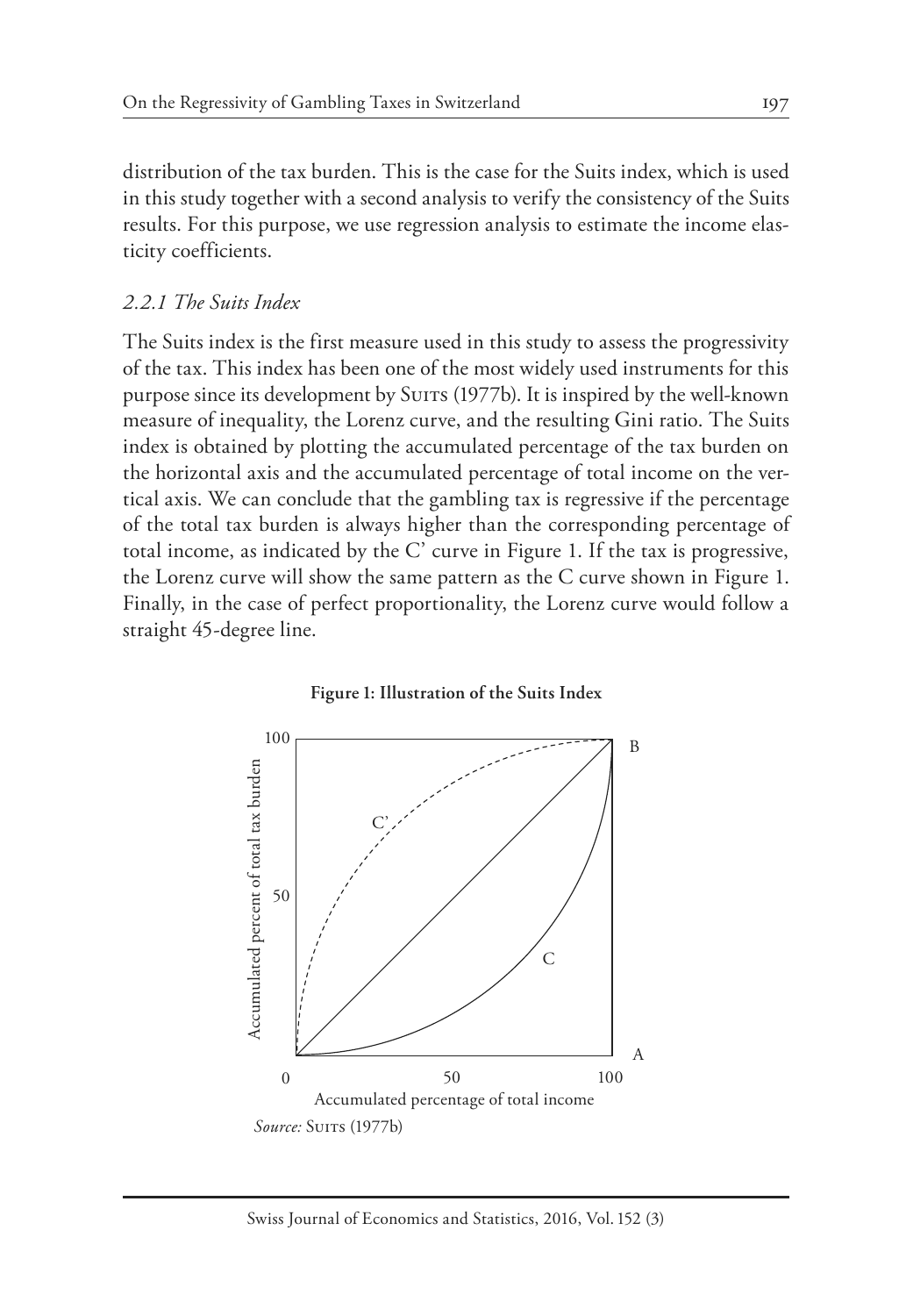The index is defined as

$$
S = 1 - \left(\frac{L}{K}\right),\tag{1}
$$

where *L* is the area *0ABC*, which is the area under the Lorenz curve indicated by the tax, and *K* is defined by *0AB,* which is the area under a straight 45-degree line that indicates perfect proportionality. The interpretation of *S* is straightforward. In the case of proportionality,  $L = K$ , and so  $S = 0$ . If a tax is progressive, the area under the Lorenz curve is smaller than the area under the 45-degree straight line; as a result, index *S* is positive. Conversely, if the tax is regressive, a higher part of the tax burden is paid by individuals with lower incomes. The Lorenz curve lies above the straight line, and so *S* will be negative. This measure has some interesting properties. First, any transfer of the tax burden from lower to higher income groups increases *S*. Second, the index value for several taxes in combination is the weighted average of the index for the individual taxes, and the weights are given by the proportion of the total revenue collected by the taxes. Nevertheless, it should be noted that this index is a summary of different taxes. Thus, it is an average, and as such, it has all of the shortcomings of such a measure.

To construct the Suits index, we need to know the gambling net expenditures to assess the tax burden on each individual. The SHS allows us to assess individual-level monthly gambling budgets. This amount gives us the participation of each individual in the gross revenue of casinos and lotteries. Using the average tax rate for gambling, we can obtain an estimation of the tax burden on each individual. It must be noted that these data from the SHS are related to the total expenditures on games of chance; we do not have desegregated information to assess the tax incidence of casinos and lotteries separately.

In the survey, the total monthly gambling budget is defined in intervals: less than CHF 10, between 10 and 99, between 100 and 999, between 1,000 and 2,499, between 2,500 and 9,999, and 10,000 and over. We use the middle of the interval to assess the total monthly gambling budget of each respondent. We apply a mean rate burden to these expenditures to obtain the tax burden on each individual. As supported by Blaszczynski et al. (1997), we assume that the gambling budget reported by most of the respondents represents the net expenditures, corresponding to the gross revenue of casinos and lotteries. To determine this rate, we calculate a weighted average of the tax on the 19 casinos and 2 lotteries in Switzerland. The weights are derived from the gross revenue of each casino and lottery. This calculation result in a mean tax rate of 56% on games of chance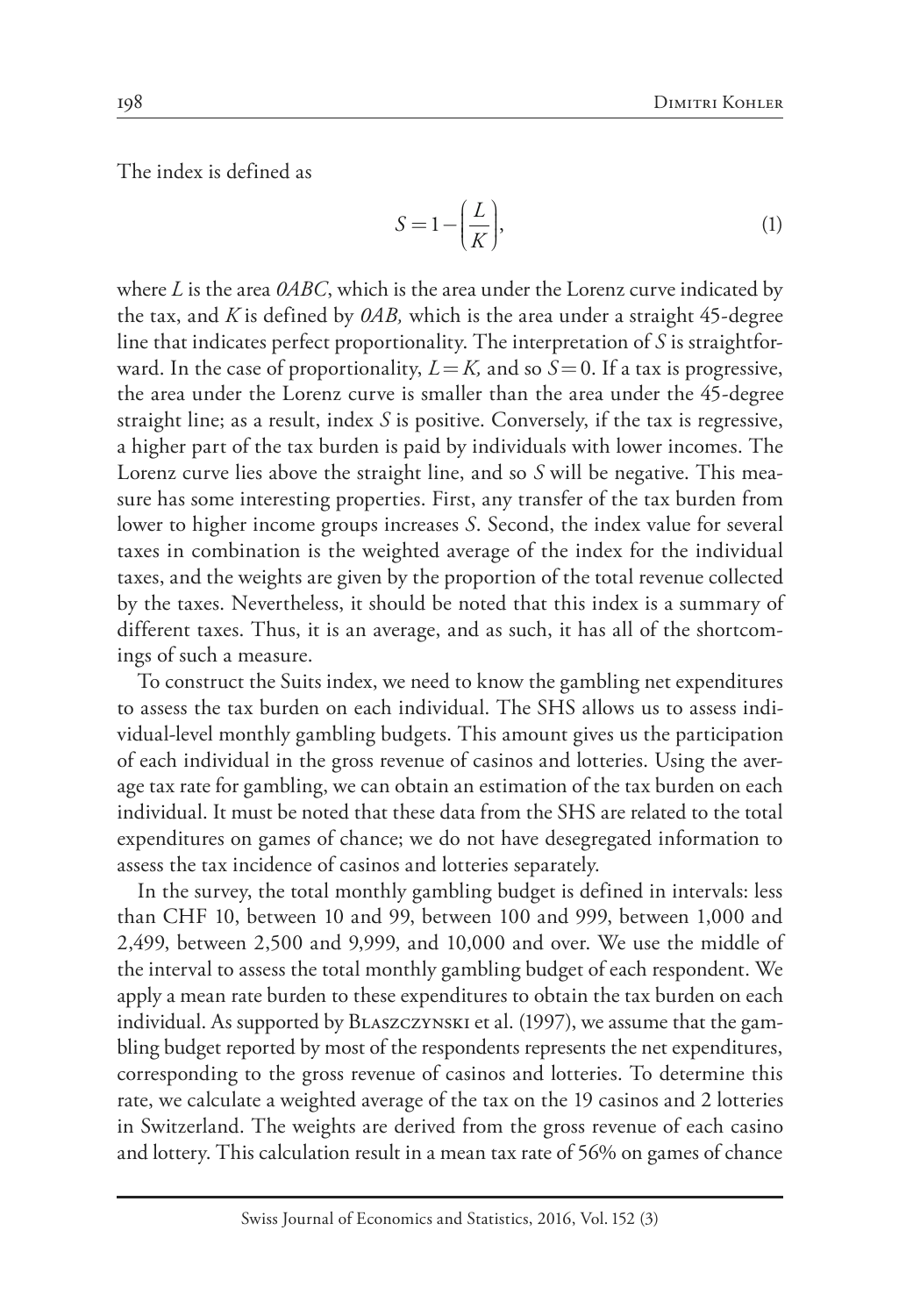in Switzerland. This rate is an approximation, but changing this rate does not influence the calculation of the Suits index because it is applied uniformly to each individual. That is, the distribution of the tax burden does not change. The second variable required to calculate this index is household income. The SHS collects the adjusted income of each individual. This variable represents the sum of the different incomes of the household and is adjusted by family size. This calculation allows us to consider the economy of scale of increasing the size of the household. By combining the tax burden and the adjusted household income, we are able to estimate the Suits index.

#### *2.2.2 Income Elasticity*

Another method of assessing the tax incidence is to analyze income elasticity. As with private goods, we expect the demand for gambling to rise with income because we assume that it is not an inferior good. Nevertheless, we do not know whether this increase will be proportional. To simplify, suppose that all individuals have the same structure of tastes. Thus, with the same income, they all equally value their gambling expenditures and the social good provided by the implicit tax. In this case, individuals with an income of \$20,000 may be willing to spend \$2,000 gambling, of which \$1,000 would represent the implicit tax (assuming a tax rate of 50% on the gross revenues of gambling). If 1,000 units of the social good are provided, this implies that all individuals with an income of \$20,000 value 1 unit of the social good at \$1. If all other individuals with an income of \$40,000 value the social good at \$2, a proportional tax rate would apply based on the structure of tastes. If these individuals would be willing to pay only \$1.50, the appropriate tax pattern would be a regressive schedule. This example shows us how the tax schedule depends on preference patterns. Indeed, if we assume high income elasticity, prices would increase rapidly with income. Nevertheless, if price elasticity is high, this increase will be reduced (Musgrave and Musgrave, 1989). To express this as a formula, we write the income elasticity as

$$
\mu_r = \frac{\left(\frac{\Delta Q}{Q}\right)}{\left(\frac{\Delta Y}{Y}\right)}\tag{2}
$$

where 
$$
Q =
$$
 Quantities and  $Y =$  Income,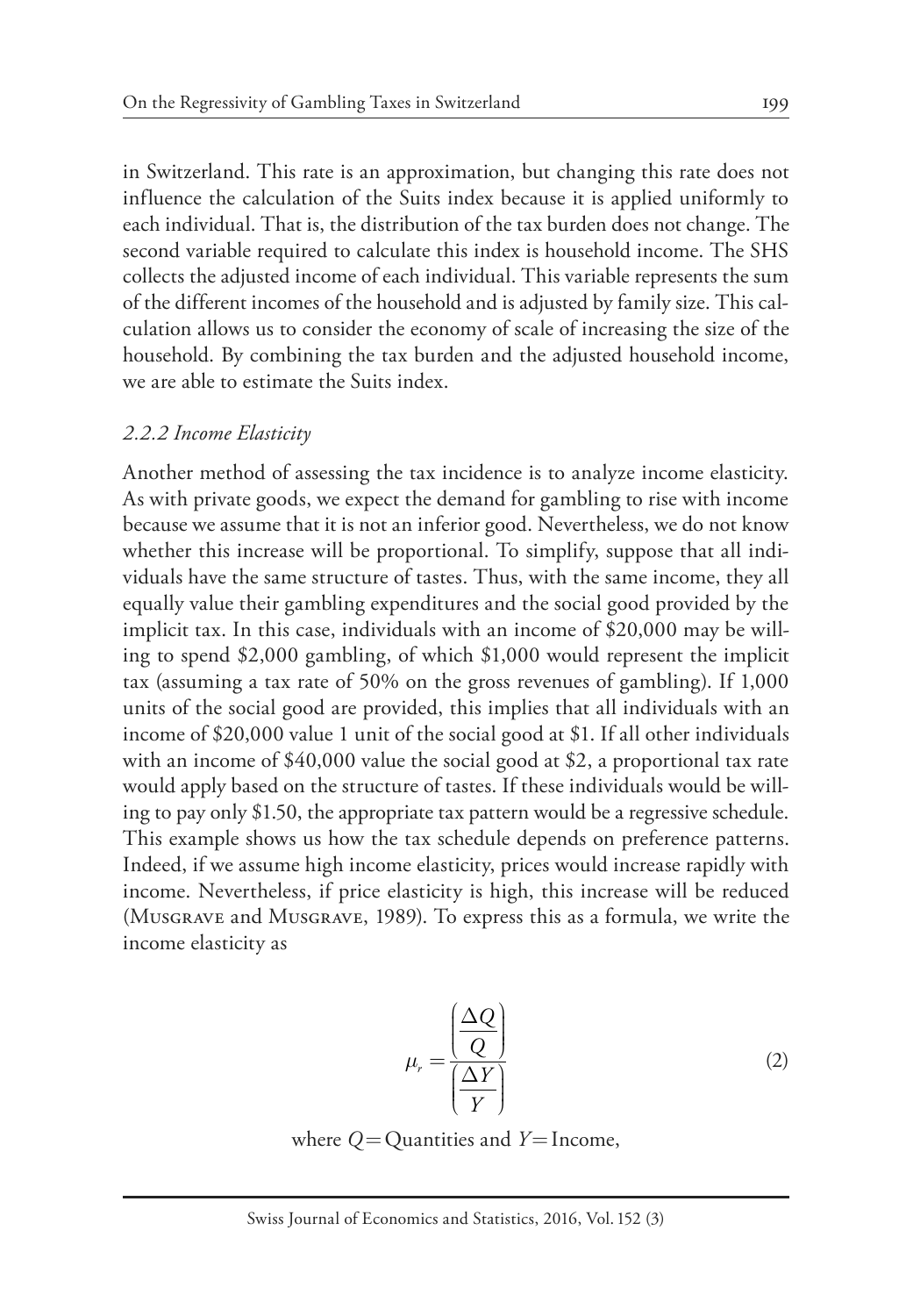and the price elasticity as

$$
\varepsilon_{p} = \frac{\left(\frac{\Delta Q}{Q}\right)}{\left(\frac{\Delta P}{P}\right)}
$$
\n(3)

where  $Q =$  Quantities and  $P =$  Price.

Using the two expressions, we have

$$
\frac{\left(\frac{\Delta P}{P}\right)}{\left(\frac{\Delta Y}{Y}\right)} = \frac{\mu_r}{\varepsilon_p} \tag{4}
$$

The left side of equation 4 shows the tax price elasticity with respect to income. Therefore, in the case of a proportional tax, the ratio of tax to income remains constant. In fact, the left side of the equation is equal to one. In the case of a progressive tax, this elasticity is higher than one. Conversely, it is lower than one for a regressive tax. This also demonstrates how the required schedule is linked to the ratio of income and price elasticity. In this study, to estimate the left side of this equation, we explain the natural logarithm of a household's gambling budget using the natural logarithm of the household's income, and we control the regression with socio-economic variables. Indeed, because we assume a constant tax rate on gambling expenses of 56%, the resulting coefficients can be used to assess tax regressivity.

To facilitate comparison between our two estimations, we use the same adjusted household income for both analyses, and we control our regression with socio-demographic characteristics. Age is regrouped into four binary variables indicating the following age intervals: 15–35, 36–55, 56–75 and over 75. The effect of unemployment is captured in a binary variable separating individuals who are unemployed from other individuals. Marital status indicates whether the individual is married or not. Another binary variable is used to identify individuals who are Swiss from other respondents. The effect of educational level is captured with a categorical variable representing five different levels of scholarly achievement: compulsory school, general education, vocational education, higher vocational education, and tertiary education. Finally, to control for the characteristics of the different regions, we used a fixed effect for each of the 26 cantons.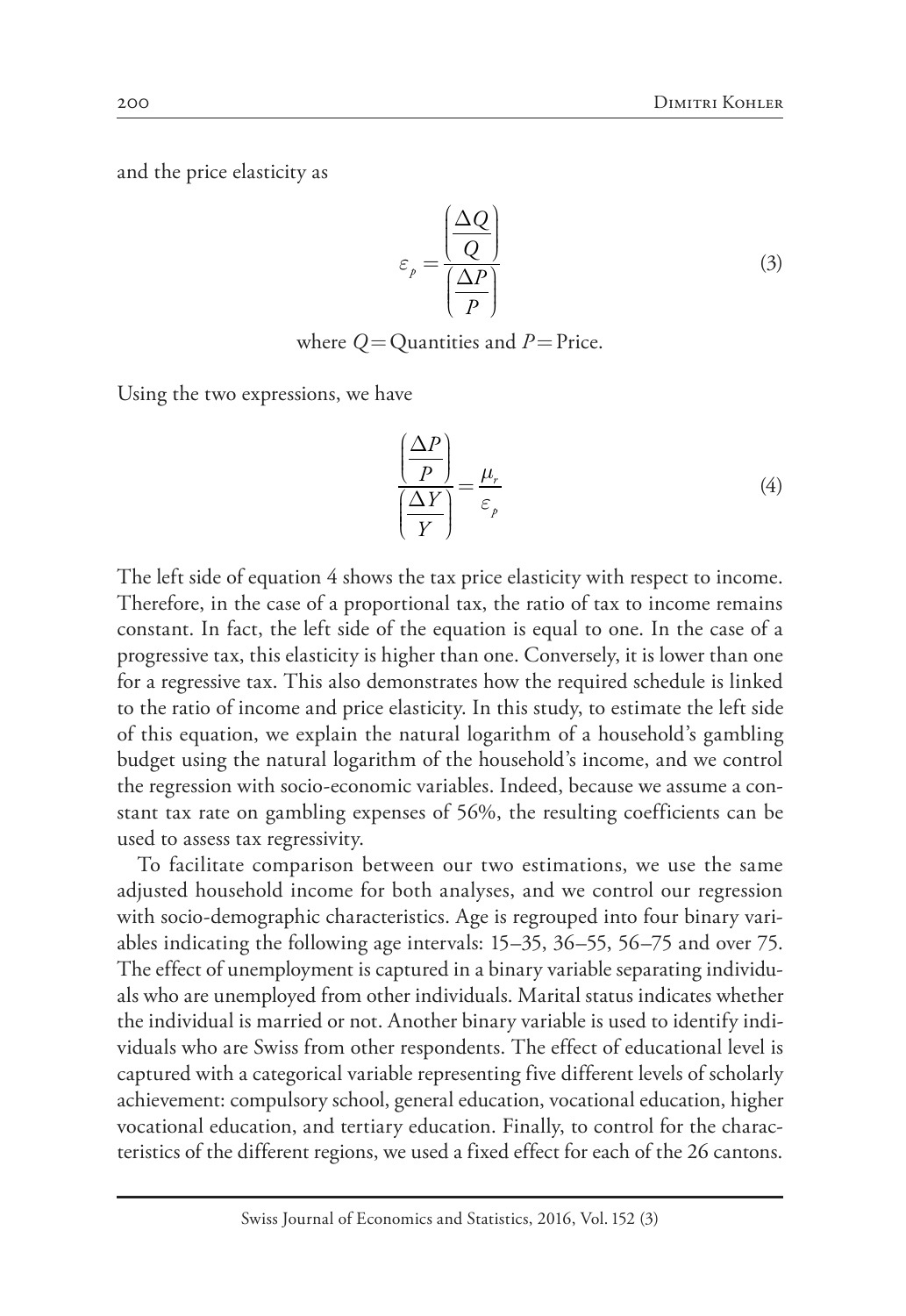# **3. Results**

### *3.1 Suits Index*

The summary statistics of the adjusted income and the monthly gambling budget used to calculate the Suits index are shown in Table 1.

| Variable                                                               | n |                    | Mean Std. dev. | Min | Max    |
|------------------------------------------------------------------------|---|--------------------|----------------|-----|--------|
| Monthly adjusted household Income (CHF) 13,725 4,239.12 3,118.53 46.67 |   |                    |                |     | 80,000 |
| Monthly gambling budget (CHF)                                          |   | 12,181 25.68 95.70 |                |     | 1.750  |

**Table 1: Summary Statistics of the Suits Index Components**

*Source:* Swiss Health Survey 2007.

Income exhibits a mean of CHF 4,239.1 with a standard deviation as high as CHF 3,119.5 (1 CHF = 1.16 USD). This variable is limited to values between CHF 46.7 and CHF 80,000.0. The net monthly expenditures show a mean at CHF 25.7 with a small standard deviation of CHF 95.7. This pattern is explained by the fact that the values of this variable are bounded by CHF 0 and CHF 1,750. To obtain the estimation of the tax burden on each individual, we apply the average tax rate of 56% on gambling expenditures. Using these data, we compute the Suits index using STATA, finding an index of –0.184 and an average tax rate of 0.35% of the household income. If we limit our analysis to individuals who had gambled during the past year ( $n = 6,036$ ), the resulting Suits index is equal to –0.196. These two results unambiguously show that the tax on casinos and lotteries is regressive and that lower income groups contribute proportionally more to the tax revenues than higher income groups.

## *3.2 Income Elasticity*

The second analysis of this study assesses the tax incidence by determining the income elasticity coefficient. It also analyzes the ratio of the percentage change in gambling expenditures to the percentage change in a household's income. To test whether this ratio increases, decreases or remains constant, we perform an ordinary least squares regression using the logarithm of gambling expenditures and income and controlling for socio-economic variables. The summary statistics of the different variables included in the regression are shown in Table 2. Due to the characteristics of the natural logarithm, the following analysis is limited to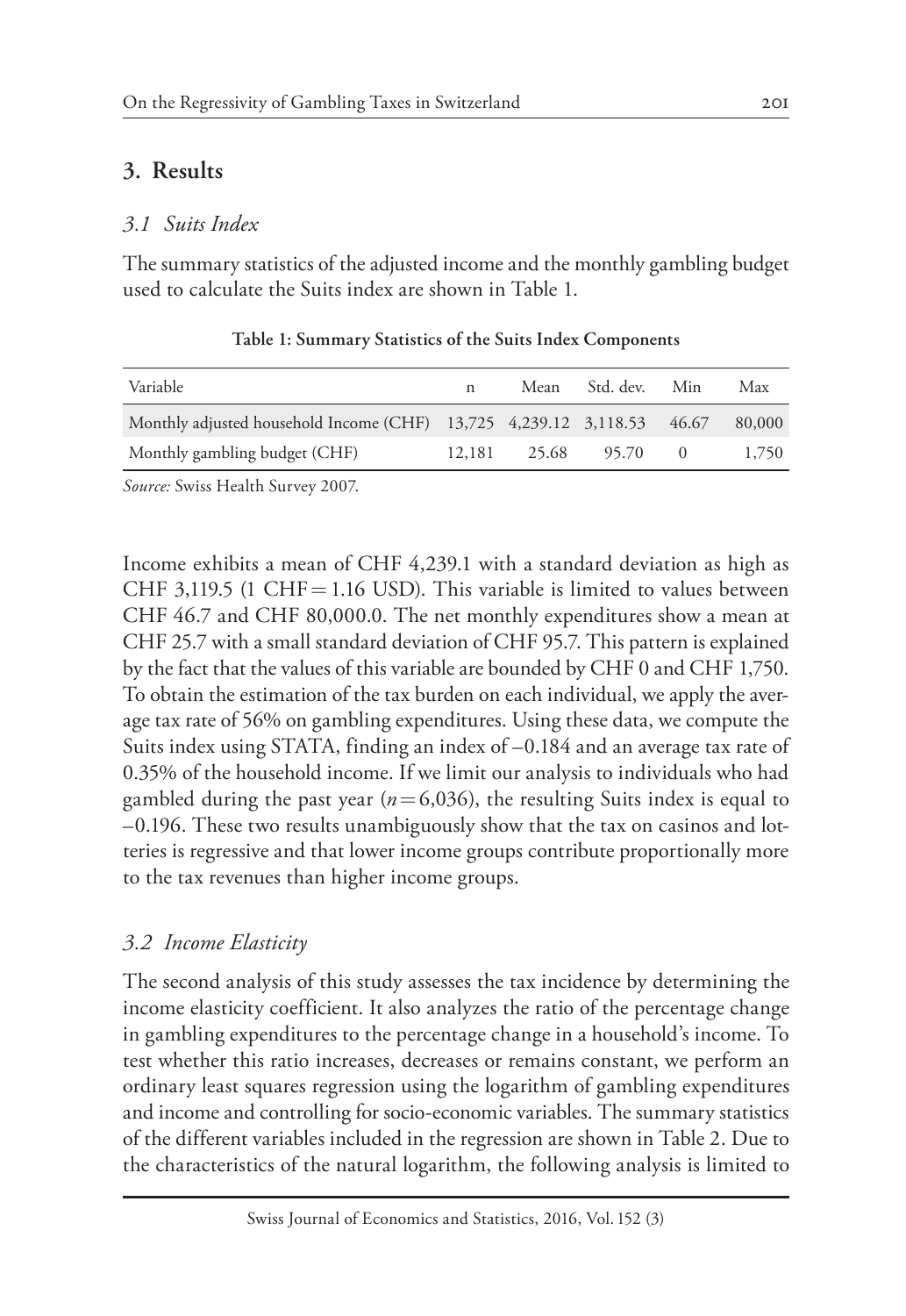individuals who gambled during the previous 12 months and had net expenses greater than  $0$  ( $n = 6,036$ ).

| Variables                                             | Mean                             | Std. dev.                        | Min                                   | Max      |
|-------------------------------------------------------|----------------------------------|----------------------------------|---------------------------------------|----------|
| Monthly gambling budget                               | 54.04                            | 131.65                           | 5.00                                  | 1750.00  |
| Income                                                | 4245.81                          | 2973.61                          | 200.00                                | 60000.00 |
| Gender (ref: male)                                    | 0.505                            | 0.500                            | $\Omega$                              | 1        |
| Age<br>$15 - 35$<br>$36 - 55$<br>$56 - 75$<br>Over 75 | 0.263<br>0.405<br>0.289<br>0.043 | 0.440<br>0.491<br>0.453<br>0.202 | $\Omega$<br>0<br>$\Omega$<br>$\theta$ |          |
| Swiss nationality                                     | 0.902                            | 0.297                            | $\Omega$                              | 1        |
| Married                                               | 0.511                            | 0.500                            | $\theta$                              | 1        |
| Unemployed                                            | 0.017                            | 0.129                            | $\Omega$                              | 1        |
| Education (5 levels)                                  | 2.600                            | 1.273                            | 1                                     | 5        |

**Table 2: Summary Statistics of the Regression Variables**

*Source:* Swiss Health Survey 2007.

According to Table 2, the monthly expenditures of gamblers range from CHF 5 to 1,750, with a mean value of 54.04 CHF. The minimum adjusted household income in our sample is CHF 200, and the maximum is 60,000. Moreover, it has an average of CHF 4,246. With the exception of educational status, all other variables are binary variables. In our sample, 50.5% of the respondents are male, and two-thirds of the gamblers are younger than 56 years old. More than half are married, and only 9.8% do not have Swiss nationality. A fairly low unemployment rate is observed in the sample. Finally, the educational variable ranges from 1 to 5, with a mean value of 2.6.

We run two regressions presented in Table 3. The first does not include fixed effects for the cantons. However, as the cantons have different characteristics, especially in term of public health policies, we run a second regression considering fixed effects for each canton. The coefficients are very similar, suggesting robust results. Here we are discussing only this latter analysis. The adjusted  $R^2$  is equal to 7.6%, indicating that an important part of the variation in the dependent variable remains unexplained by the explanatory variables. However, this result is not unusual in cross-sectional gambling studies. To improve this statistic, we should have included more variables to describe budget allocation; however, these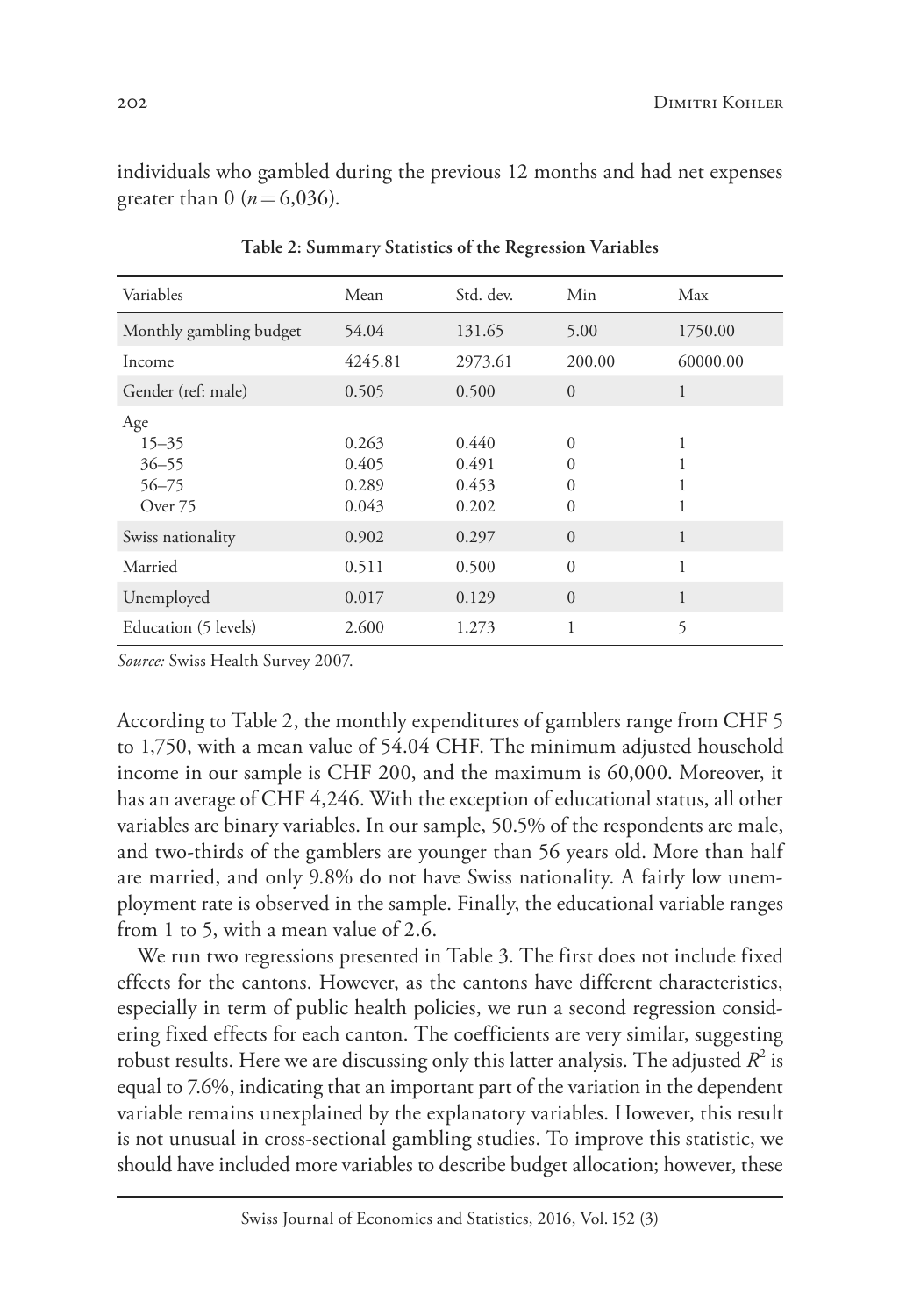variables are not in the SHS database. The *F* statistic demonstrates that the model is statistically significant at the 5% level. This last result allows us to validate this model and to interpret its coefficients. In this study, the coefficient of interest is that associated with the income variable. This regression analysis reveals an income elasticity of 0.199 with a standard deviation of 0.036. As suggested by the p-value, this coefficient is statistically significant. This result is interpreted as follows: an increase of 10% in income will increase gambling expenditures by 1.99%. Conversely, a decrease in income will generate a decline in gambling expenditures, but less than proportional compared to the reduction in income. Thus, the tax on games of chance in Switzerland can be considered regressive.

|                                                           | Canton fixed effects                                                   |                         |                                                                        |                         |  |
|-----------------------------------------------------------|------------------------------------------------------------------------|-------------------------|------------------------------------------------------------------------|-------------------------|--|
|                                                           | $\rm No$                                                               |                         | Yes                                                                    |                         |  |
| Variables                                                 | Coefficient                                                            | Std. dev.               | Coefficient                                                            | Std. dev.               |  |
| Income $(ln)$                                             | $0.181***$                                                             | 0.036                   | $0.199***$                                                             | 0.036                   |  |
| Gender                                                    | $0.479***$                                                             | 0.037                   | $0.484***$                                                             | 0.037                   |  |
| Age (ref: 15–35)<br>$36 - 55$<br>$56 - 75$<br>76 and over | $0.360***$<br>$0.600***$<br>$0.346**$                                  | 0.046<br>0.051<br>0.102 | $0.361***$<br>$0.600***$<br>$0.355**$                                  | 0.046<br>0.051<br>0.102 |  |
| Swiss nationality                                         | $-0.039$                                                               | 0.062                   | $-0.014$                                                               | 0.063                   |  |
| Married                                                   | $-0.052$                                                               | 0.038                   | $-0.049$                                                               | 0.038                   |  |
| Unemployed                                                | 0.165                                                                  | 0.144                   | 0.193                                                                  | 0.144                   |  |
| Education (5 levels)                                      | $-0.115***$                                                            | 0.015                   | $-0.118***$                                                            | 0.015                   |  |
| Constant                                                  | $1.193***$                                                             | 0.291                   | $1.499**$                                                              | 0.623                   |  |
|                                                           | $R^2 = 0.066$<br>$F = 44.42$<br>Significant $F < 0.001$<br>$N = 5,565$ |                         | $R^2 = 0.076$<br>$F = 13.30$<br>Significant $F < 0.001$<br>$N = 5,565$ |                         |  |

**Table 3: Result of the Ordinary Least Squares Regressions**

*Notes:* \*\*\*p<0.001; \*\*p<0.01; \*p<0.05 *Source:* Swiss Health Survey 2007

For the other independent variables, gender is highly significant, with men spending 62.3% more on gambling than women do. The different age group dummies indicate that compared to individuals aged 15 to 35 years old, older individuals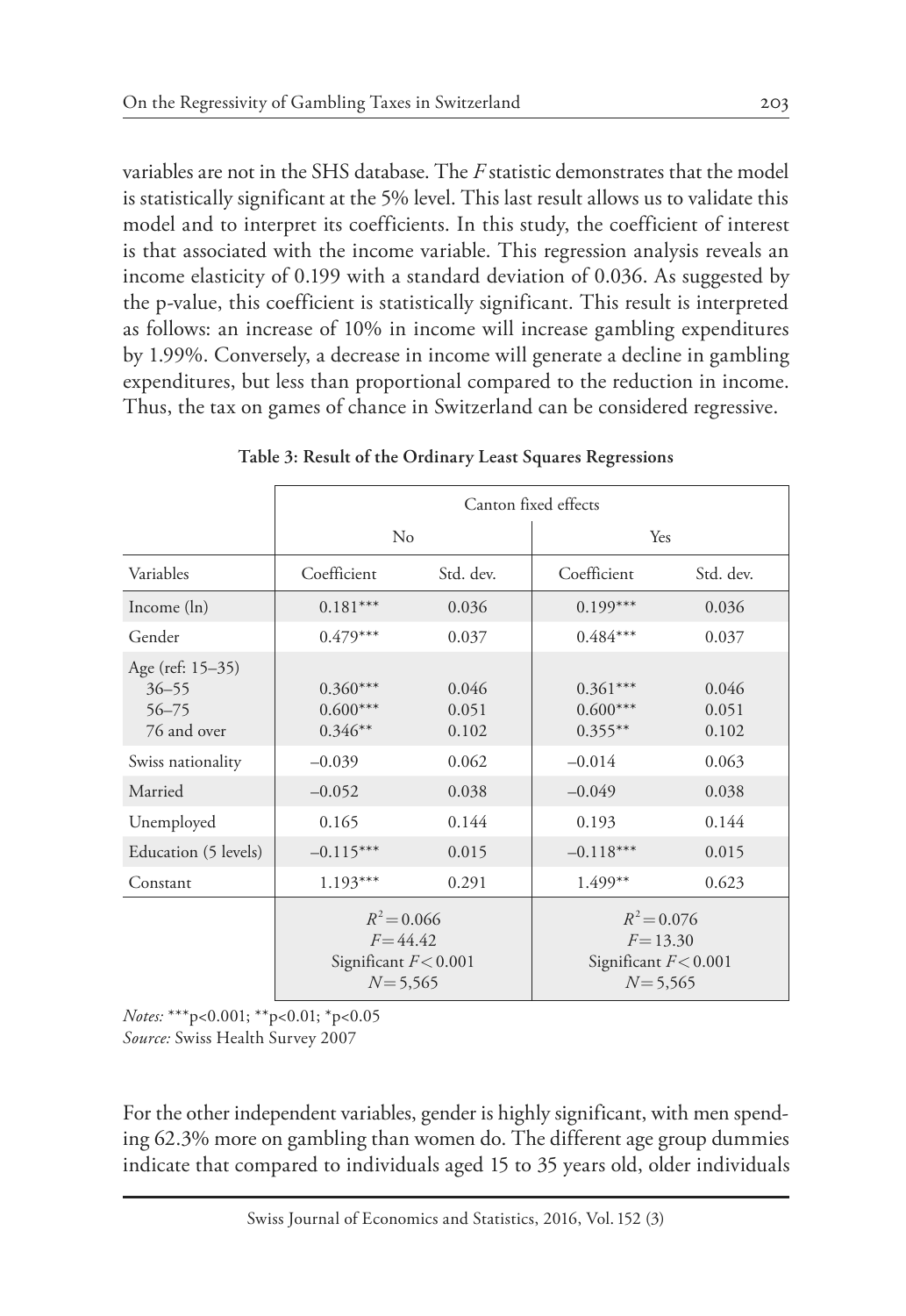spend much more money on gambling than younger individuals do. Interestingly, our analysis shows that the more educational level increases, the more the gambling budget decreases. The remaining variables in the regression (i.e., nationality, marital status and unemployment) do not seem to have a significant effect on gambling expenditures.

This second analysis corroborates the Suits index estimated above,<sup>1</sup> indicating a highly regressive pattern for the gambling tax in Switzerland. Changing the method did not change the conclusion. Therefore, we consider the results of the present paper robust.

#### **4. Discussion and Conclusion**

This study concludes unambiguously that the tax imposed on gambling activities in Switzerland is regressive. Lower income individuals contribute proportionally more to the total state revenues than do higher income groups. Indeed, the Suits index shows a negative value of –0.184, indicating a clear regressive tax pattern. The regression analysis corroborates this first result. The income elasticity of 0.199 is clearly and statistically lower than one, providing further proof of a regressive tax pattern. Decreasing income by 10% results in a decrease of only 1.99% in the gambling budget. Therefore, the economic incidence clearly shows that the final distribution of the tax burden is proportionally larger for individuals with lower incomes. Thus, this tax violates one of the main qualities of a good tax in Switzerland, namely vertical equity. Vertical equity suggests that individuals with higher income should have a larger tax burden. However, this is obviously not the case in the present study.

Another type of inequality is related to educational level. In the regression analysis, this coefficient is found to be negative. This pattern shows that the more educated an individual is, the less money he/she will spend on gambling. According to our analysis, state gambling revenues are expected to rise if the population that has access to gambling is poorly educated. These two results lead to the surprising conclusion that the revenues to the state from games of chance will be higher if the population is poor and not well educated. This finding is in line with the findings of ABT, SMITH, and CHRISTIANSEN (1985).

<sup>1</sup> Using two very different methods, we obtained the same results. Therefore, we did not test other regression models. In addition, this model specification is commonly used for such analysis.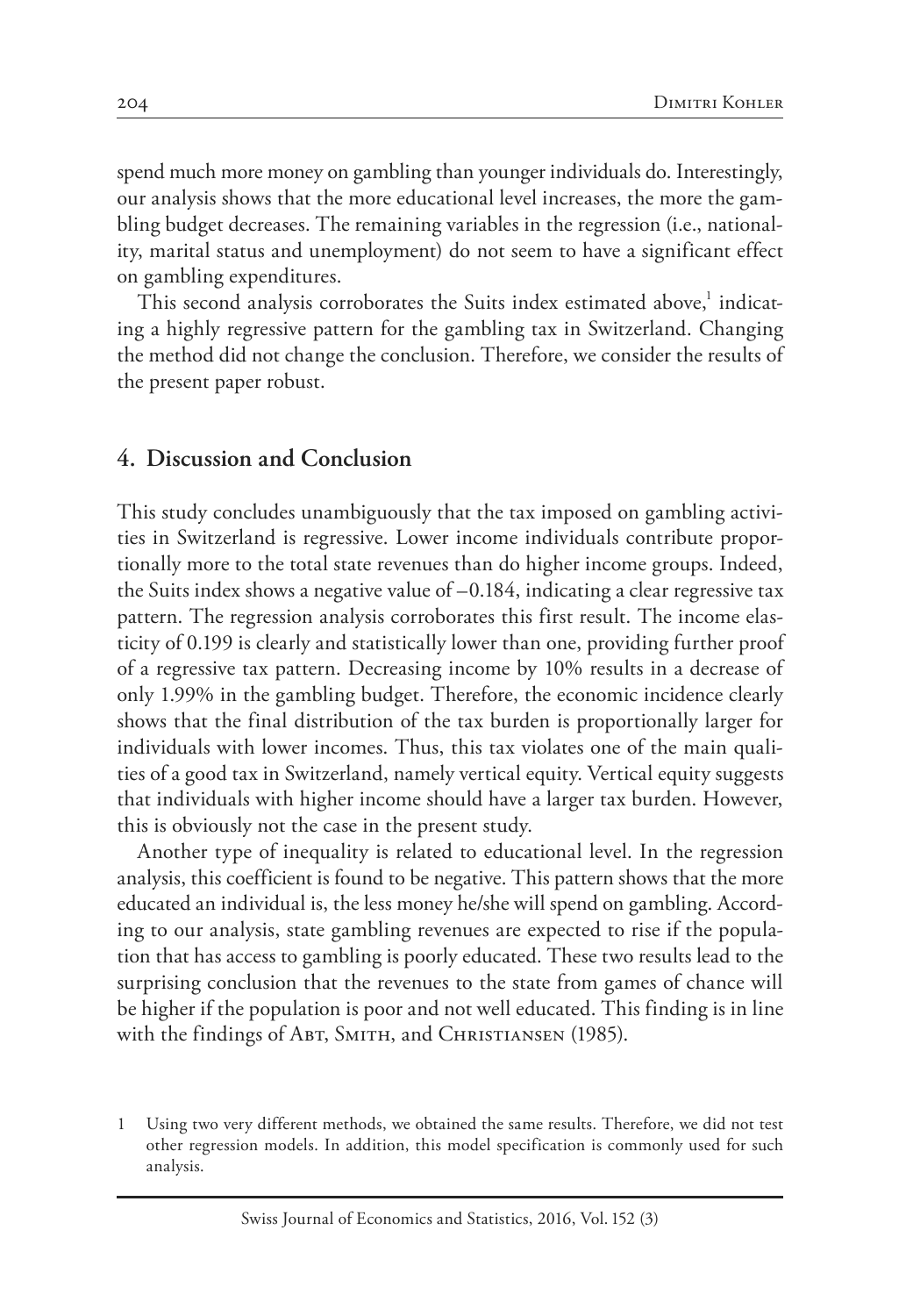Why this subpopulation may be encouraged to spend money on gambling is addressed by Wisman (2006). He highlighted three reasons why poor people may be more "vulnerable to the promise of getting rich by 'investing' in gambling" (Wisman, 2006). The first reason is related to human capital. Because they have less access to high-quality schools, poor people have difficulty developing human capital, finding well-paid jobs or accessing credit to start businesses. Second, due to their poor human capital, low-income populations have a higher discount rate, and so they are more oriented toward the present. Poor people generally have a shorter life expectancy and live in a culture that is more preoccupied with the present because of uncertainties about the future. The third reason is that because poor people possess little control over their everyday lives, work or financial means, choosing lucky numbers provides them with a sense of control and participation. The first reason highlighted by Wisman may not be applicable in Switzerland because high-quality schools are accessible to all socio-economic classes. However, the overrepresentation of lower income groups in gambling expenditures may be a combination of a lower discount rate and the quest for the artificial feeling of control provided by gambling.

Several limitations to this study must be considered when interpreting the results. First, we focus our analysis on the tax incidence for gambling in Switzerland. We do not account for the budgetary incidence of this activity. This incidence is difficult to compute for Switzerland because many expenses derived from gambling tax are not earmarked. While part of the tax imposed on casinos is transferred to the OAI, the other part is not earmarked and is given to the cantons, which are free to use this money as they wish. Due to this specific repartitioning, considering the benefits of casinos may decrease the regressivity of the present study. However, this observation does not hold for the tax lottery redistribution. Because an important part of the revenues collected by this tax are redistributed for cultural or leisure activities, the regressivity may increase. Therefore, if we properly account for the benefits of this tax, the budgetary incidence may differ for casinos and lotteries. Another limitation of this study is related to how individuals reported their gambling expenditures. Rather than a continuous variable, the answers were designed to be grouped into a categorical variable with six categories, which reduces the precision of the answers. Moreover, the question asked how much the respondent spent on gambling. As shown by Blaszczynski et al. (2006), this question is biased and is subject to ambiguity because the question "how much money do you spend gambling?" may be interpreted in different ways and may lead to misinterpretation. Generally, this question is asked to determine the difference between the amount of money a person has at the beginning of a gambling session and the amount of money he or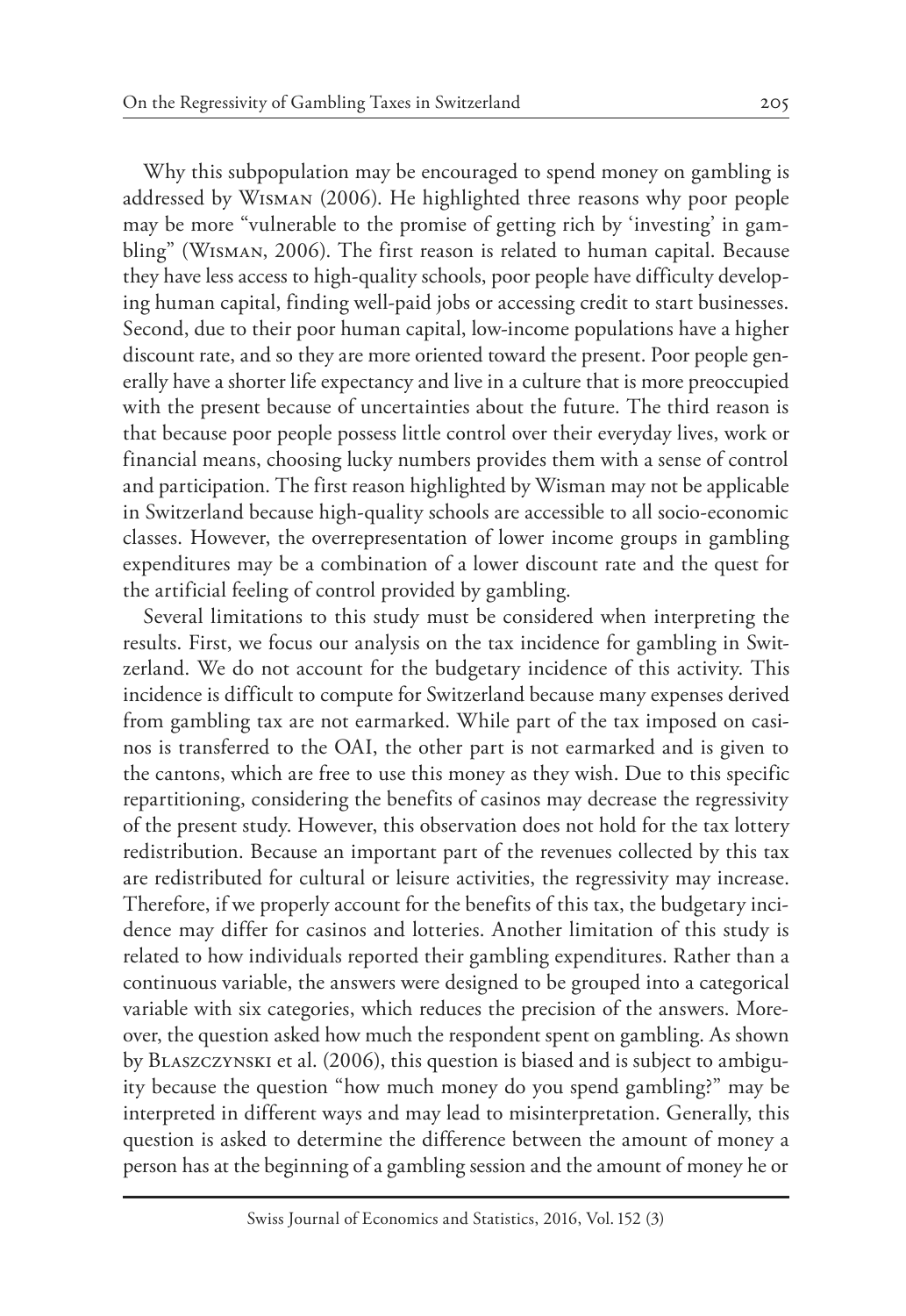she has at the end. In other words, the information of interest is the net value of the money spent. Blaszczynski et al. (1997) concluded that in response to this question, two-thirds of the respondents interpret this as their net expenditure. The rest of the respondents relate their answer to turnover or other alternative interpretations. In this study, we assume that the answer to the question asked in the SHS reflected the net expenditure. Finally, we are unable to distinguish between casino and lottery expenditures. Because the incomes of these two categories of gamblers may be different, grouping these two types of expenditures may have an impact on the final results.

This study is in line with the international literature that finds that the gambling tax on casinos and lotteries exhibits regressive patterns (Mason et al., 1989). This conclusion was expected because several international studies have shown that poor and uneducated individuals tend to gamble more and to experience gambling problems more often. Thus, it is not unexpected to find that these individuals spend a proportionally larger part of their revenue on games of chance in Switzerland and that this tax violates vertical equity.

A means of restoring this equity and protecting uneducated individuals was proposed by Rivenbark (1998) and consists of introducing a substantial charge for entering casinos. In Switzerland, this is already the case in some, but not all, gambling venues. The aim of such a preventive measure would be to deter poor and less educated individuals from entering casinos. Moreover, this solution could also increase the state's revenues and thus balance the decline generated by this preventive measure. The results of this study should be of interest to Swiss policy makers insofar as the tax incidence is an issue that must be addressed whenever a new tax is considered. Finally, a more precise study could be undertaken if the next SHS separated casino and lottery expenditures to allow for separate estimations.

## **References**

- Abbott, M. W., and R.A. Volberg (2000), *Taking the Pulse on Gambling and Problem Gambling in New Zealand: A Report on Phase One of the 1999 National Prevalence Survey*, Wellington, New Zealand: Department of Internal Affairs.
- Abt, V., J.F. Smith, and E.M. Christiansen (1985), *The Business of Risk: Commercial Gambling in Mainstream America*, University Press of Kansas Lawrence, KS.
- Blaszczynski, A., V. Dumlao, and M. Lange (1997), "'How Much Do You Spend Gambling?' Ambiguities in Survey Questionnaire Items", *Journal of Gambling Studies*, 13(3), pp. 237–252.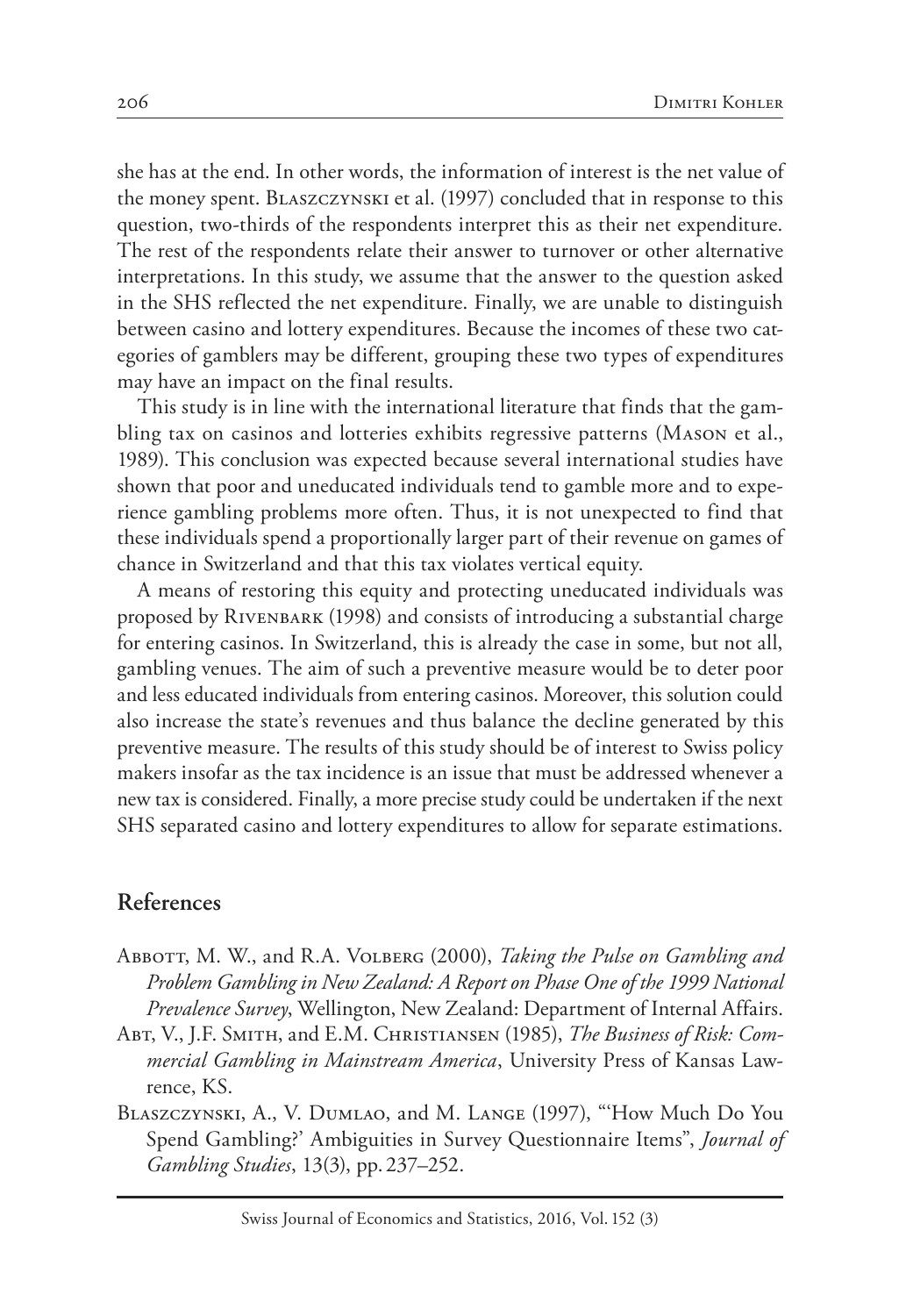- BLASZCZYNSKI, A., R. LADOUCEUR, A. GOULET, and C. SAVARD (2006) "How Much Do You Spend Gambling?': Ambiguities in Questionnaire Items Assessing Expenditure", *International Gambling Studies*, 6(2), pp. 123–128.
- CLOTFELTER, C.T., and P.J. COOK (1987) "Implicit Taxation in Lottery Finance", *National Tax Journal*, 40(4), pp. 533–546.
- Gerstein, D.R., R.A. Volberg, M.T. Toce, H. Harwood, R.A. Johnson, and T. Buie (1999), *Gambling Impact and Behavior Study: Report to the National Gambling Impact Study Commission*, Chicago: National Opinion Research Center.
- HANSEN, A., A.D. MIYAZAKI, and D.E. SPROTT (2000), "The Tax Incidence of Lotteries: Evidence from Five States", *Journal of Consumer Affairs*, 34(2), pp. 182–203.
- MacDonald, M., J.L. McMullan, and D.C. Perrier (2004), "Gambling Households in Canada", *Journal of Gambling Studies*, 20(3), pp. 187–236.
- Mason, P.M., S.L. Shapiro, and M.O. Borg (1989), "Gaming Tax Incidence for Three Groups of Las Vegas Gamblers*", Applied Economics*, 21(9), pp. 1267–1277.
- Mobilia, P. (1992), "A Little Bit more Evidence of Lottery Regressivity: The Kansas State Lottery", *Journal of Gambling Studies*, 8(4), pp. 361–369.
- Mottu, E. (1997), « Progressivité de l'impôt fédéral direct et de la TVA en Suisse », *Swiss Journal of Economics and Statistics (SJES)*, 133(IV), pp. 709–740.
- Musgrave, R.A., and P.B. Musgrave (1989), *Public Finance in Theory and Practice*, New York: McGraw-Hill.
- Petry, N. (2005), *Pathological Gambling: Etiology, Comorbidity, and Treatment*, Washington, DC: American Psychological Association.
- Pirog-Good, M., and J.L. Mikesell (1995), "Longitudinal Evidence of the Changing Socio Economic Profile of a State Lottery Market", *Policy Studies Journal*, 23(3), pp. 451–465.
- PRICE, D.I., and E.S. Novak (1999), "The Tax Incidence of Three Texas Lottery Games: Regressivity, Race, and Education", *National Tax Journal*, 52(4), pp. 741–752.
- Productivity Commission (1999), *Australia's Gambling Industries* (Vol. Report No. 10), Canberra: Productivity Commission.
- Rivenbark, W.C. (1998), "The Tax Incidence of Casino Gaming in Mississippi", *Public Finance Review*, 26(6), pp. 583–598.
- Rönnberg, S., R.A. Volberg, M.W. Abbott, W.L. Moore, A. Andrén, I. Munck and O. Svensson (1999), *Gambling and Problem Gambling in Sweden*, Report No. 2: International Gambling Research Team of Sweden.